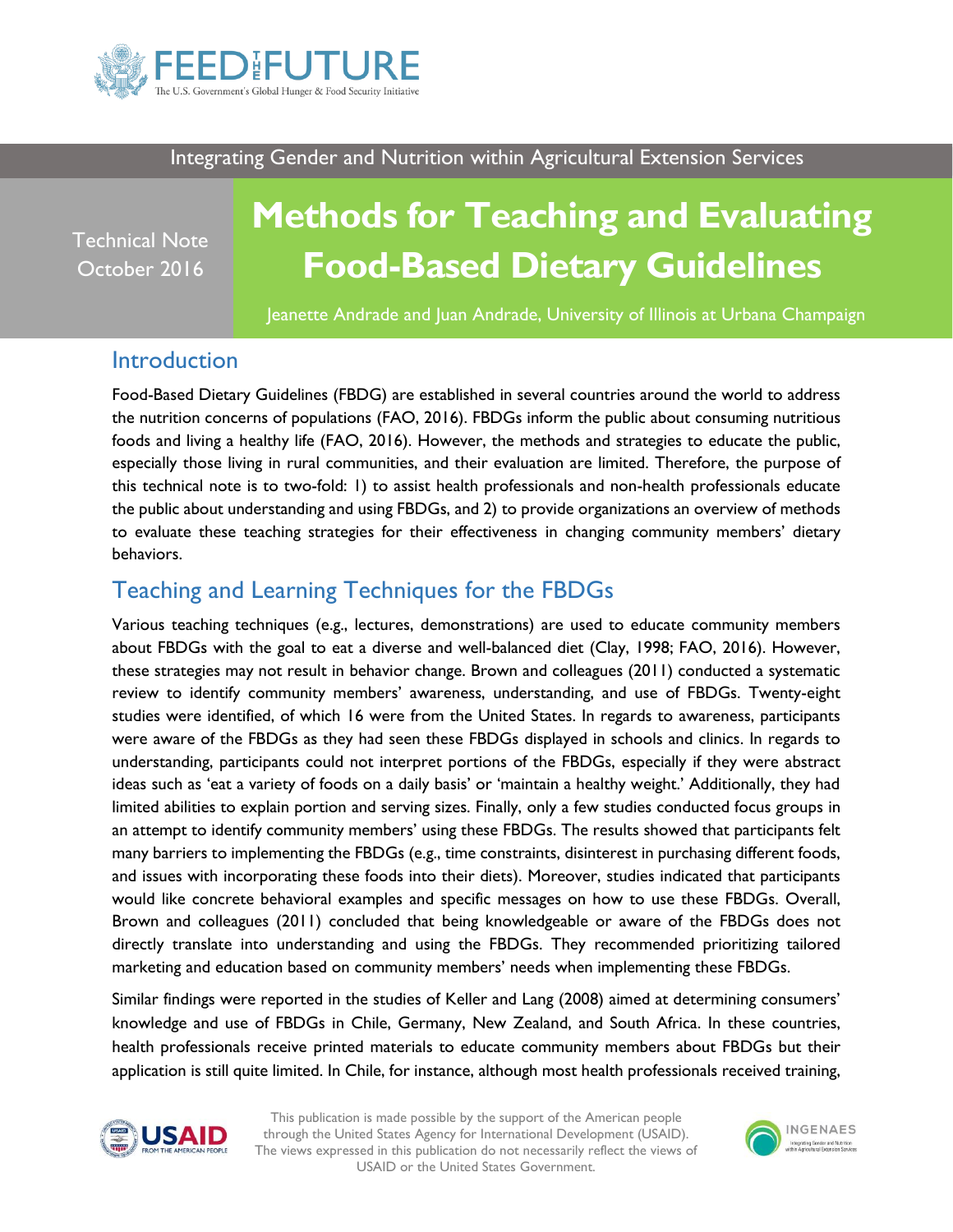only nutritionists were more knowledgeable on the FBDGs based on a knowledge survey conducted. Similarly, health professionals in South Africa received training about communicating the FBDGs to their communities. Few health professionals, however, were able to effectively communicate about the FBDGs. In New Zealand, despite the wide distribution of written/electronic materials on FBDGs to the public, it was found that most people did not know about these materials, did not use the information indicating confusion with complex messages, or believed the information was outdated. Keller and Lang (2008) recommended that FBDGs require more promotion through the media (including social networks), training should be more frequent and target both health and non-health professionals (e.g., teachers, extension agents), and more monitoring and evaluation on implementation barriers and effectiveness.

A teaching strategy that health professionals and non-health professionals may use to educate consumers about understanding and using the FBDGs to encourage behavioral change is *active learning*. Active learning is an approach used to engage the learner in the learning process (Bonwell & Eison, 1991). This approach combines both critical thinking and performing the skill learned as a means to enhance cognition. The educator is a facilitator to guide the learner rather than teach or lecture her about that material (Bonwell & Eison, 1991). There are several strategies an educator can use to guide learners (e.g., community members in the field) in this process including *role-playing, peer-group discussions,* and *gamebased learning* (Bonwell & Eison, 1991; FAO, 2014; Stuart & Achterberg, 1997; Zayapragassarazan & Kumar; 2012) (Table 1).

| Table 1. Active Learning Strategies to Teach about FBDGs to Community Members |                                                                                                                                                                                                                                |                                                                                                                                                                                  |                                                                    |
|-------------------------------------------------------------------------------|--------------------------------------------------------------------------------------------------------------------------------------------------------------------------------------------------------------------------------|----------------------------------------------------------------------------------------------------------------------------------------------------------------------------------|--------------------------------------------------------------------|
| Approach                                                                      | Use                                                                                                                                                                                                                            | <b>Example</b>                                                                                                                                                                   | <b>Venues</b>                                                      |
| Role Playing                                                                  | Acting out or performing based<br>on society's expectations to a<br>particular person's behavior                                                                                                                               | Learners assume a family<br>member's role to address a<br>particular issue or topic at<br>hand                                                                                   | <b>Farmer Field</b><br>Schools,<br>Community<br>settings, Villages |
| Peer-Group<br><b>Discussions</b>                                              | Educator uses a controversial<br>topic, question or dilemma as a<br>forum to pull together peoples'<br>experiences, attitudes and<br>motivations to generate a lengthy,<br>critically-based discussion amongst<br>the learners | After providing a sensitive<br>scenario about nutrition<br>(e.g., lack of food and family<br>member is sick), the<br>educator asks the learners<br>"why and/or how"<br>questions | Farmer Field<br>Schools,<br>Community<br>settings, Villages        |
| Game-based<br><b>Activities</b>                                               | Bridge subject matter, physical<br>activity and healthy competition<br>and entertainment to reach the<br>lessons' goals                                                                                                        | Divide learners into various<br>groups to compete in a<br>cooking challenge in which<br>groups need to incorporate<br>various food groups into<br>their dish                     | <b>Farmer Field</b><br>Schools,<br>Community<br>settings, Villages |

INGENAES has applied active learning in several workshops aimed at helping extension agents, educators, community leaders, and volunteers educate community members on various nutrition topics such as food groups, food preparation, balancing a meal within a budget, and the role of gender in household nutrition (Table 2).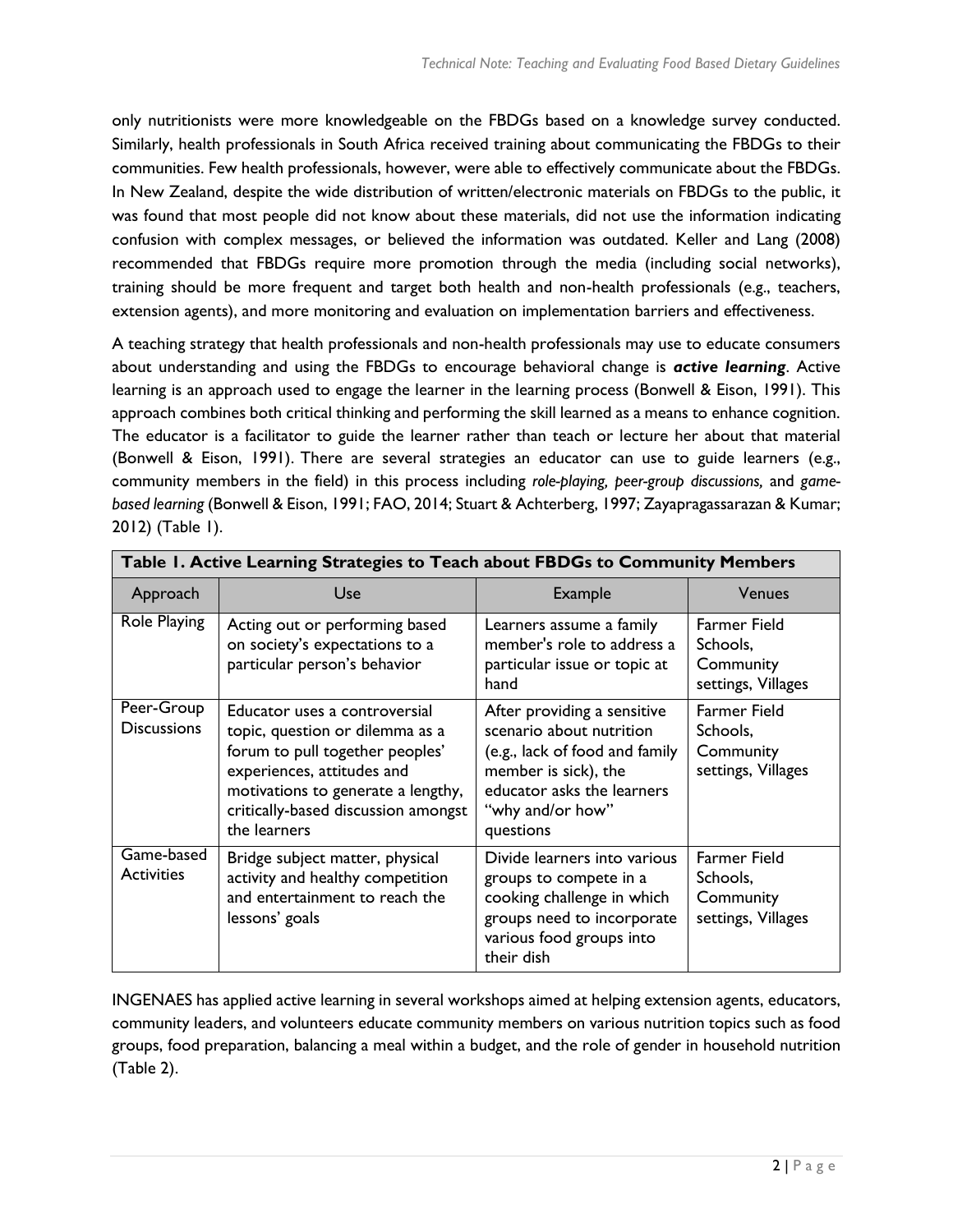Regardless of the active-learning technique used to educate the learner, it is critical to identify and define specific, measurable outcomes, and tools to evaluate the effectiveness of these teaching strategies on changing community members' dietary habits.

| Table 2. INGENAES Active Learning Strategies used in the Field |                                                                                                                                                                                    |                                                                                                                                                                                                                                                                                                                                                                                                                                    |                                                                                                               |
|----------------------------------------------------------------|------------------------------------------------------------------------------------------------------------------------------------------------------------------------------------|------------------------------------------------------------------------------------------------------------------------------------------------------------------------------------------------------------------------------------------------------------------------------------------------------------------------------------------------------------------------------------------------------------------------------------|---------------------------------------------------------------------------------------------------------------|
| Approach                                                       | Purpose                                                                                                                                                                            | <b>Activity</b>                                                                                                                                                                                                                                                                                                                                                                                                                    | Sample Venues                                                                                                 |
| <b>Role Playing</b>                                            | Educate community<br>members about the role<br>of gender and nutrition<br>by understanding food<br>distribution equality<br>among family members<br>within the household           | Act 1. Assign members a family member<br>role (e.g., father, mother, daughter, and<br>son) and assemble a traditional dish with<br>quantities reflecting that role (e.g.,<br>generally participants show that the<br>father has large portions of food, mother<br>has small portions of food).<br>Husband                                                                                                                          | Courtyard<br>meetings, Field<br>days, Farmer<br><b>Field School</b><br>sessions,<br><b>Nutrition</b><br>Clubs |
|                                                                |                                                                                                                                                                                    | © Jan Henderson, Nepal 2016                                                                                                                                                                                                                                                                                                                                                                                                        |                                                                                                               |
| Peer-Group<br><b>Discussions</b>                               | Act 1. Educate<br>community members<br>about the role of gender<br>and nutrition by<br>understanding food<br>distribution equality<br>among family members<br>within the household | Act 1. Per the above activity, once the<br>plates have been assembled, a discussion<br>takes place in regards to the unbalanced<br>portions of plates from one family<br>member to another and potential<br>nutritional issues with someone having<br>more or less food than others (e.g.,<br>pregnant female, adolescent daughter,<br>young child, infant, elder, ill family<br>member)                                           | Courtyard<br>meetings, Field<br>days, Farmer<br><b>Field School</b><br>sessions,<br><b>Nutrition</b><br>Clubs |
|                                                                | Act 2. Educate<br>community members on<br>balancing a nutritious<br>meal with <\$1.00 for<br>the entire day.                                                                       | © Jan Henderson, Bangladesh 2016<br>Act 2. There are 2 parts to this activity.<br>First, members are instructed on the<br>components of a healthy diet and identify<br>those barriers to consuming a healthy<br>diet with limited resources. Then,<br>members are paired up to complete two<br>tasks. In the first task, pairs will create a<br>nutritionally balanced plate by placing<br>foods (unlimited in type and amount) on | Courtyard<br>meetings, Field<br>days, Farmer<br><b>Field School</b><br>sessions,<br><b>Nutrition</b><br>Clubs |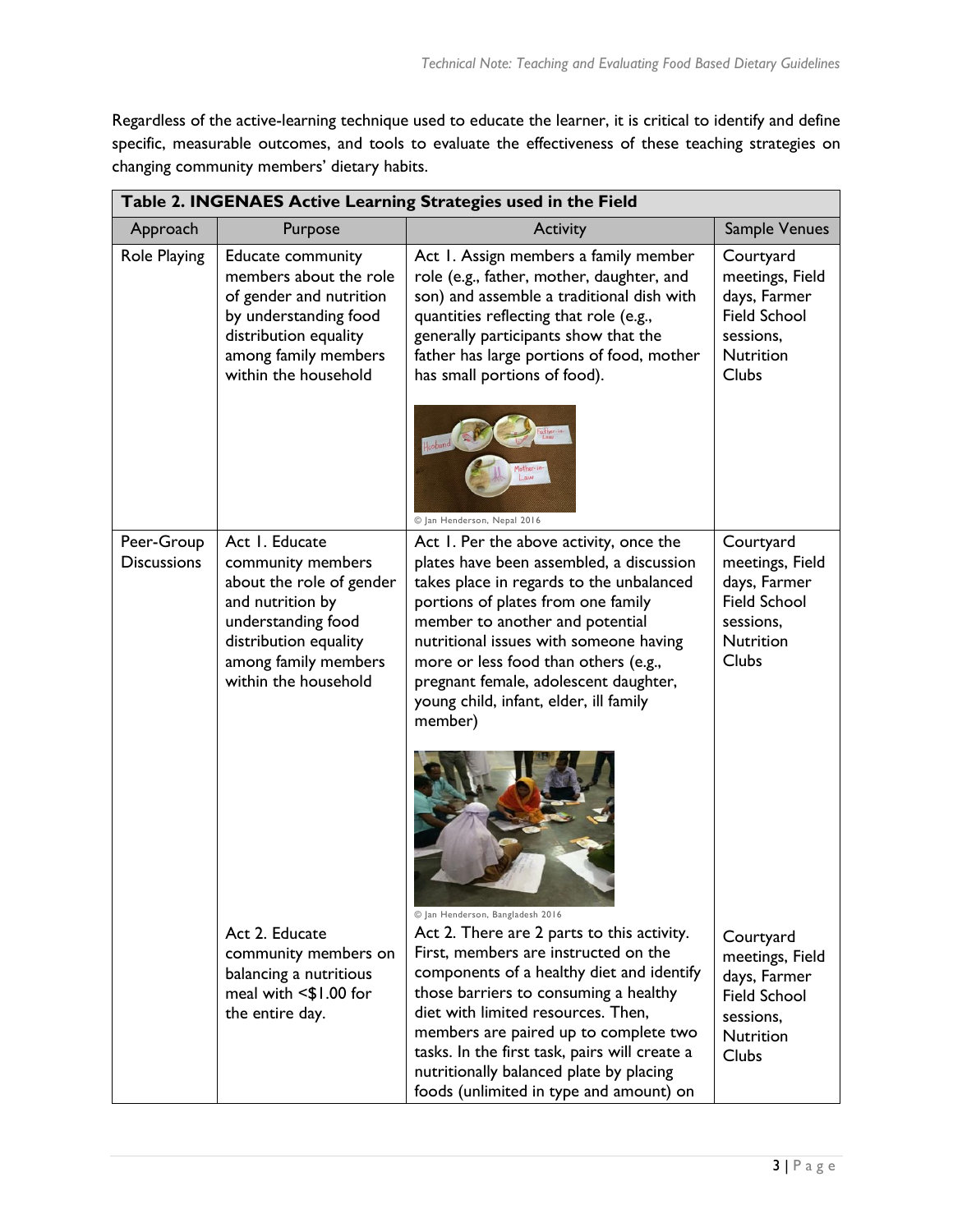| Table 2. INGENAES Active Learning Strategies used in the Field |                                                                                                                                                          |                                                                                                                                                                                                                                                                                                                                                                                                                                                                                                                                                                                                                                                    |                                                     |
|----------------------------------------------------------------|----------------------------------------------------------------------------------------------------------------------------------------------------------|----------------------------------------------------------------------------------------------------------------------------------------------------------------------------------------------------------------------------------------------------------------------------------------------------------------------------------------------------------------------------------------------------------------------------------------------------------------------------------------------------------------------------------------------------------------------------------------------------------------------------------------------------|-----------------------------------------------------|
| Approach                                                       | Purpose                                                                                                                                                  | Activity                                                                                                                                                                                                                                                                                                                                                                                                                                                                                                                                                                                                                                           | Sample Venues                                       |
|                                                                |                                                                                                                                                          | a plate. In the second task, the pairs will<br>have to create a balanced meal on a<br>limited budget, <\$1.00 for the entire day.<br>The pairs shop for food items in the<br>farmer field school. Once these tasks<br>have been completed, the pairs will form<br>a large group to discuss their plates. They<br>will also discuss the challenges with<br>assembling their plate on a limited budget<br>and identify ways to eat healthy while on<br>a limited budget (e.g., consuming<br>underutilized foods, wild foods,<br>undervalued foods), and attitudes<br>towards local and imported foods when<br>creating nutritious meals on a budget. |                                                     |
|                                                                |                                                                                                                                                          | © Jan Henderson, Bangladesh 2016                                                                                                                                                                                                                                                                                                                                                                                                                                                                                                                                                                                                                   |                                                     |
| <b>Approach</b>                                                | <b>Purpose</b>                                                                                                                                           | <b>Activity</b>                                                                                                                                                                                                                                                                                                                                                                                                                                                                                                                                                                                                                                    | <b>Venues</b>                                       |
| Game-based<br><b>Activities</b>                                | For children to<br>understand the<br>importance of<br>consuming key<br>micronutrients (e.g.,<br>vitamin A, C, iron,<br>iodine, zinc) on a daily<br>basis | The facilitator initially explains about the<br>micronutrients that children tend to be<br>deficient in, the importance of consuming<br>these nutrients, and foods that typically<br>have these nutrients in there. Children<br>are then split into 4 teams. The facilitator<br>describes a particular nutrient and the<br>first team that raises their hand and<br>guesses the nutrient gets I point. After<br>this game is complete, the facilitator will<br>then have each group create a meal that<br>is balanced and utilizes each<br>micronutrient. The first team to get this<br>meal correct wins a prize.                                 | Community<br>settings,<br>Nutrition<br><b>Clubs</b> |

*Further resources can be found at:<http://ingenaes.illinois.edu/training-materials>*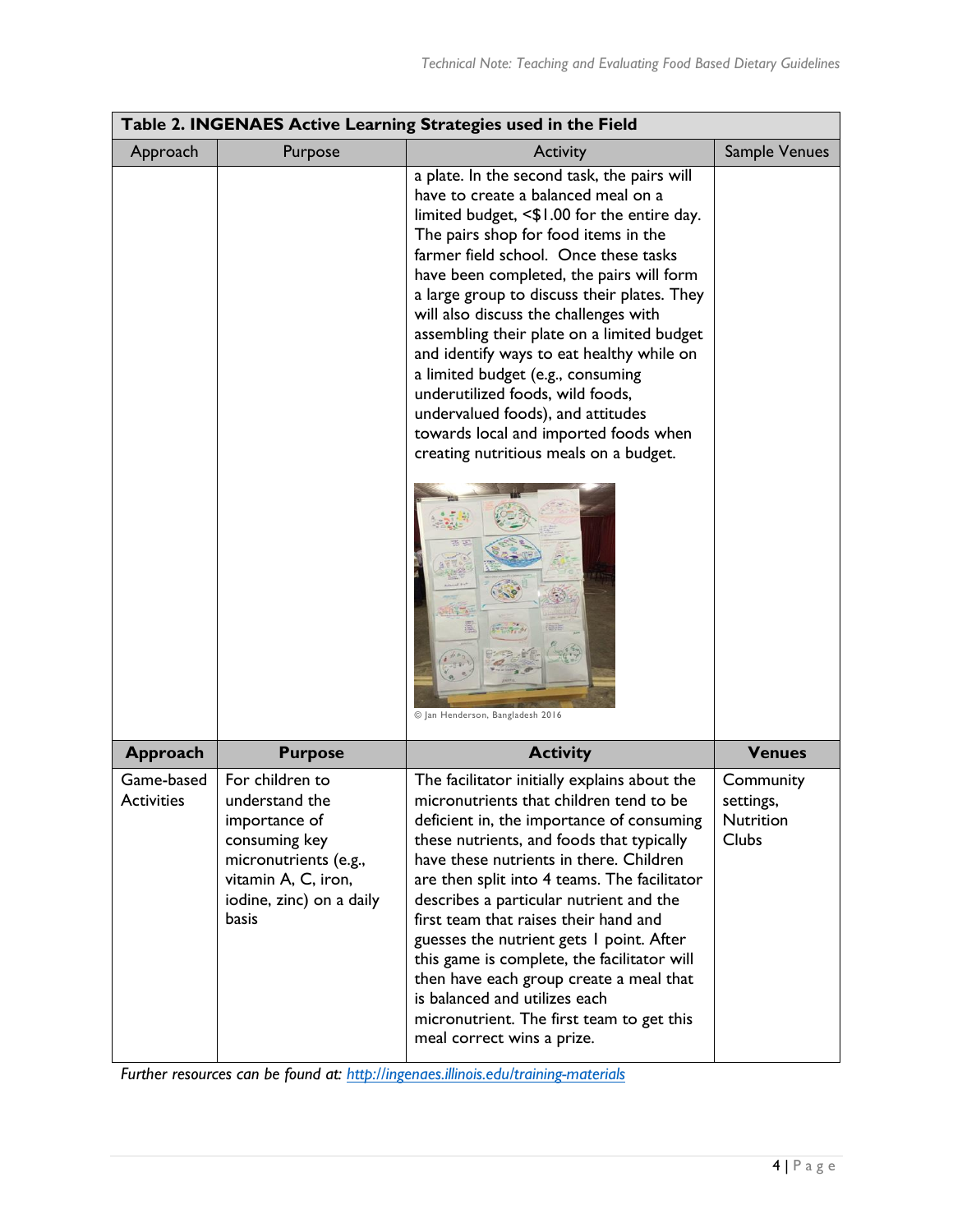# Evaluating the Teaching Effectiveness about FBDGs

Evaluating both the delivery of the education intervention as well as its immediate and long-term impact are critical to building evidence on the value of programs addressing food and nutrition security; even more so in the current development scenario with dwindling financial resources. There are two major methods to evaluate the effectiveness of these teaching strategies on FBDGs: 1) process evaluation and 2) outcome evaluation (FAO, 2016) (Table 3).

| Table 3. Evaluation Recommendations for the FBDGs |                                                                                                          |                                                                                                                                                                                                                                                                                                                                                                                                                                                                 |                                                                                                                                                                    |
|---------------------------------------------------|----------------------------------------------------------------------------------------------------------|-----------------------------------------------------------------------------------------------------------------------------------------------------------------------------------------------------------------------------------------------------------------------------------------------------------------------------------------------------------------------------------------------------------------------------------------------------------------|--------------------------------------------------------------------------------------------------------------------------------------------------------------------|
| Approach                                          | Use                                                                                                      | Tools                                                                                                                                                                                                                                                                                                                                                                                                                                                           | <b>Timeline</b>                                                                                                                                                    |
| Process                                           | Short-term evaluation<br>- Understand if and<br>how the program was<br>implemented as it was<br>intended | Questionnaire about teaching and<br>$\bullet$<br>materials used<br>Questionnaire about the conditions<br>$\bullet$<br>of learning<br>Questionnaire about the<br>$\bullet$<br>characteristics of participants<br>Questionnaire about factors<br>influencing behavior change<br>(positive or negative) that may<br>include motivation and facilitation of<br>these changes<br>Questionnaire about sustainable<br>$\bullet$<br>practices and potential limitations | During and<br>٠<br>immediately after<br>the program<br>Shortly after the<br>$\bullet$<br>program ended (no<br>more than I<br>month)                                |
| Outcome                                           | Short-term evaluation                                                                                    | • Validated knowledge questionnaires<br>to assess change in knowledge after<br>a seminar or workshop                                                                                                                                                                                                                                                                                                                                                            | • Within a day or a<br>couple of weeks                                                                                                                             |
|                                                   | Long-term evaluation<br>Determine the<br>impact the<br>program has at its<br>completion                  | • Assessing the community's<br>knowledge, attitudes, and behaviors<br>after time has passed by interviews,<br>food-logs, extended questionnaires<br>(food logs)<br>Obtaining data information from<br>$\bullet$<br>shops/markets towards purchasing<br>behaviors                                                                                                                                                                                                | 6 month or longer<br>$\bullet$<br>program<br>Assessing the<br>community<br>immediately after<br>the program<br>ended, 3 months<br>after the program<br>ended, etc. |

**Process evaluations** are conducted to understand if and how the program was implemented as it was intended (FAO, 2016; Harris, 2010). Various tools can be used to assess the implementation of the program such as interviews, focus groups, or surveys at specific time points during the program (e.g., beginning, middle, and end). Process evaluations would include tools that allow the program to gauge its implementation (Harris, 2010). For instance, in a given intervention an educator will visit a village once per week for an hour for four consecutive weeks. During this visit, the educator uses any or all of the active learning techniques to discuss aspects of the FBDGs (e.g., food groups, portion sizes, and meal planning) with community members, volunteer trainers, or community leaders. In a process evaluation the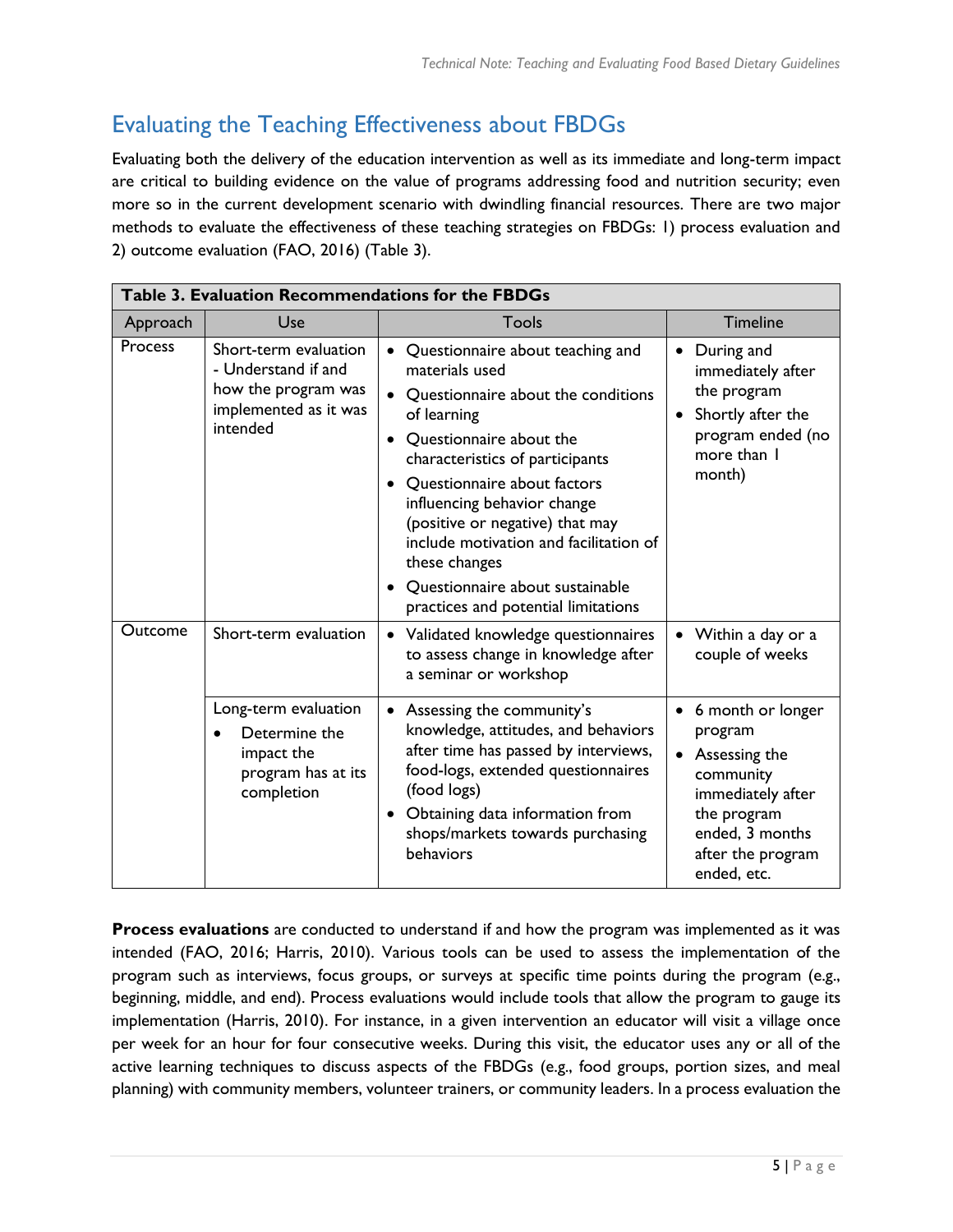educator will collect after each session, for example, information associated with the delivery of the training (Table 4). In summary, process evaluation seeks efficiency in the delivery of training by assessing whether strategies were implemented as planned and whether the expected outputs were achieved.

| Table 4. Key information collected in process evaluation of education programs                                                                                                                                                                                                                                                                                                                  |                                                                                                                                                                                                                                 |                                                                                                                                                                                             |                                                                                                                                                                                                          |
|-------------------------------------------------------------------------------------------------------------------------------------------------------------------------------------------------------------------------------------------------------------------------------------------------------------------------------------------------------------------------------------------------|---------------------------------------------------------------------------------------------------------------------------------------------------------------------------------------------------------------------------------|---------------------------------------------------------------------------------------------------------------------------------------------------------------------------------------------|----------------------------------------------------------------------------------------------------------------------------------------------------------------------------------------------------------|
| Participants and teacher                                                                                                                                                                                                                                                                                                                                                                        | Location                                                                                                                                                                                                                        | Teaching methods                                                                                                                                                                            | Data collection                                                                                                                                                                                          |
| • Demographic characteristics<br>and number of community<br>members that attended<br>Self-efficacy of participants<br>$\bullet$<br>Methods and levels of<br>$\bullet$<br>interaction between teacher<br>and students, and among<br>students<br>Reflections on the session<br>itself for strengths,<br>weakness, and<br>improvements for the<br>remaining sessions<br>Gender related limitations | Dates, times,<br>$\bullet$<br>locations, and<br>characteristics of<br>the conditions<br>more amenable<br>for higher<br>attendance<br>Transportation<br>$\bullet$<br><i>issues</i><br>Gender related<br>$\bullet$<br>limitations | • Use of training<br>resources<br>• Changes to the<br>curriculum and<br>materials<br>Limitations in the<br>$\bullet$<br>curriculum and<br>materials<br>Opportunities to<br>enhance learning | Methods to collect<br>data on process<br>evaluation and its<br>frequency<br>• Methods of<br>feedback and<br>frequency<br>Data curation and<br>storage<br>Privacy and<br>confidentiality<br><i>issues</i> |

**Outcome evaluations** are used to determine the impact the program has at several key periods and its completion (FAO, 2016; Harris, 2010). In education, most often the evaluations focus on the individual's change in knowledge (awareness), attitudes (emotions and beliefs), and practices (doing). This type of evaluation is not meant to assess very short-term interventions (e.g., workshops, seminars on the FBDGs) but extended ones (FAO, 2016). In the case of very short-term programs, using validated knowledge, attitudes, and practices (KAP) questionnaires (on nutrition or other content) before or after the intervention along with opportunities for hands-on testing (e.g., to show the action desired) could be useful to assess both change in knowledge and the likelihood of learners' future use of information or engagement in activities.

Long-term community-based nutrition programs that focus on motivating, supporting, and educating community members on a frequent basis may be able to demonstrate a behavioral change, but effective tools are needed to identify these changes (EUFIC, 2014). Let's assume that for six months an educator has been working with community members on simple strategies to diversify their diets using staples and indigenous fruit and vegetables in the region as a way to follow the FBDGs present in the country. At the end of this period, within the structure of an outcome evaluation strategy, the facilitator could assess participant's knowledge, identify issues with implementation, and conduct household visits.

For *participants' knowledge*, the educator would start by administering a "previous knowledge" questionnaire to establish a baseline. At the end of the intervention, community members would fill out a knowledge questionnaire and a 3-day food diary. These tools are often used to assess change in knowledge and dietary intake and diversity. To *identify issues with implementation*, focus groups with community members could follow within one or two months of the intervention. Focus groups will help gauge current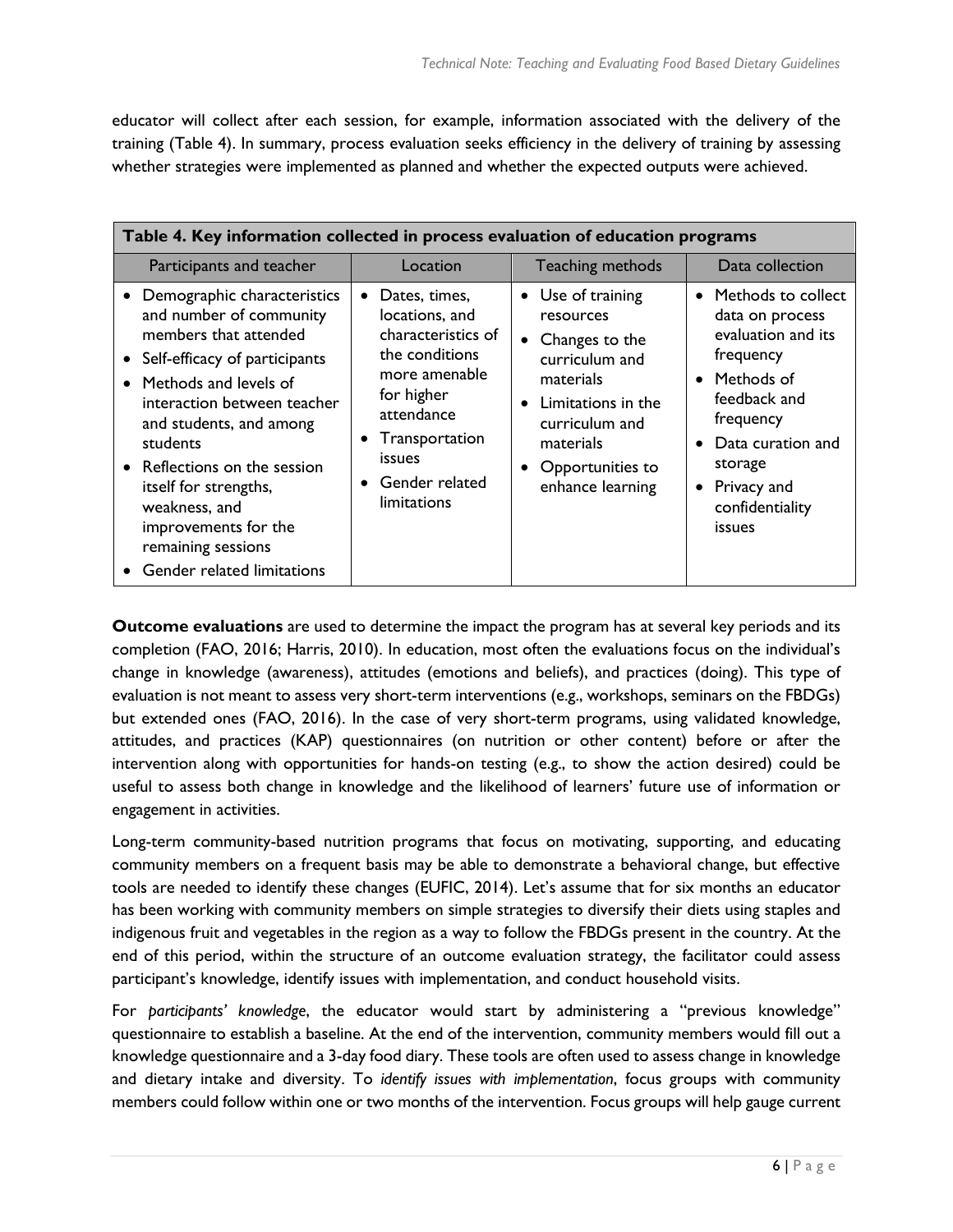activities, challenges or struggles associated with diversifying the diet, and strategies used to overcome these challenges. Finally, *households' visits* could complement the previous activities, offering an in-depth view of family dynamics and food allocation. Visits within mealtime periods are more advantageous, which allow examining meal preparation methods, food distribution, and consumption.

These types of evaluation tools can aid the program and its stakeholders in understanding if the intervention not only improved a community's knowledge towards diversifying their diets, but also their attitudes and behaviors towards consuming a more diverse diet.

It is important to emphasize the application of valid questionnaires and techniques to gather quality data. After identification of the type of evaluation to conduct and the tools to use, it is important to validate these tools (Contento, 2015; Lai, 2013). Although many tools exist to collect information from communities, very few are valid to do so. Thus, results might not be reliable or accurate, ultimately leading to over- or underestimation of the effectiveness of the program. Even if a questionnaire (e.g., knowledge questionnaire, household food security, dietary diversity) has been used in several countries among different community members, it does not imply that it is appropriate for the particular country or community, or that it can be used in a different context (Contento, 2015; Lai, 2013). Such instruments require validation of their contents with the target community. Once a tool has been validated, it can be used to measure outcomes (Contento, 2015; Lai, 2013). Accurate and reliable information collected from valid tools can be used to address gaps in a populations' knowledge, modify practices or policies aimed at improving nutrition using the FBDGs (Table 5) (Contento, 2015; Evergreen, Gullickson, Mann, & Welch, 2011).

| Table 5. Steps to validate a survey tool                     |                                                                                                                    |  |
|--------------------------------------------------------------|--------------------------------------------------------------------------------------------------------------------|--|
|                                                              | Step 1: Identify your object of measurement                                                                        |  |
|                                                              | Step 2: Item selection and development                                                                             |  |
|                                                              | <i>*Step 3:</i> Review of content by experts $(n=5-10$ experts)                                                    |  |
|                                                              | *Step 4: Pilot test on a small sample (n=50-100 individuals of interest, amount dependent on final<br>sample size) |  |
|                                                              | *Step 5: Large field validation (n=200 or more)                                                                    |  |
|                                                              | Step 6: Finalize and publish the tool                                                                              |  |
| *Note. After each of these steps, the tool should be revised |                                                                                                                    |  |

Despite the availability of methods to adequately evaluate programs, this is not common knowledge among those implementing recommendations in the communities. Thus, educators and members of organizations need to be trained in evaluation methods using quantitative and/or qualitative techniques (Contento, 2015; EMI, 2004). An evaluator, for instance, needs to judge and select the most appropriate instrument to address program characteristics and outcomes.

Many organizations use structured, quantitative questionnaires to determine the effectiveness of nutrition education programs. One reason is the perception that such instruments are the most efficient mechanism to obtain information from a large sample size. Moreover, depending on the availability and accessibility of technology in the community, quantitative measurements are more amenable for massive data collection via texting, phone, and internet (CDC, 2008). Most quantitative and attitudinal questionnaires,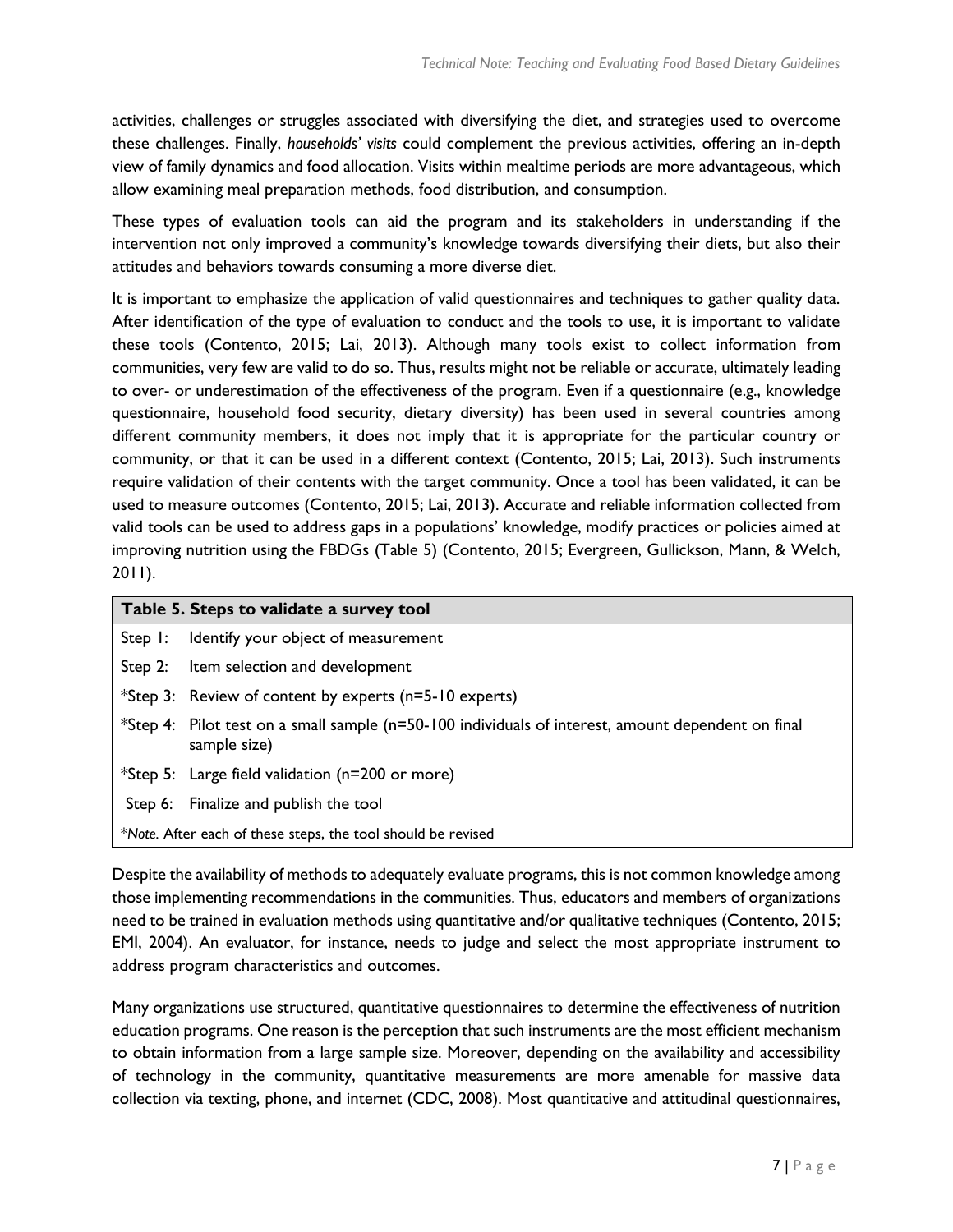however, use closed-ended questions on a Likert scale of 1-5 (e.g., strongly disagree, disagree, agree, strongly agree), thus limiting the ability to understand the rationale behind answers (CDC, 2008). Besides the type of questionnaire, there are other critical elements in evaluation. For instance, the time of surveying (e.g., continuous, immediately after, or several months after the program), delivery method (e.g., paper-based, online, or face-to-face interview), the community's literacy level, the statistical method to analyze the data (e.g., t-test, ANOVA, regression), and the in-house ability to interpret the data (Contento, 2015). Moreover, conducting focus groups and personal interviews, especially if using semi-structured questionnaires, is difficult to implement if proper training in qualitative methods of evaluation is limited. In this case, for example, a novice evaluator might only gather participants' first reaction thoughts, which most times are one-word descriptors (e.g., good or bad) and lack explanation. If this is the case, the evaluator should probe for clarification and ask follow-up questions such as which aspects were good or which aspects were bad instead of moving onto the next question (CDC, 2008; Contento, 2015). Continuing education is recommended for facilitators to be abreast of new instruments and methods of evaluating knowledge, attitudes, and practices associated with nutrition among communities.

### Summary

Food-based dietary guidelines (FBDGs) are created to address nutrition concerns and support healthy habits of populations in a given country. Evidence continues to mount on its potential to promote healthy nutrition behaviors among the public, especially those living in rural areas. Methods to teach and evaluate the FBDGs are important for any extension staff and field worker to consider when developing and implementing a program about the FBDGs in various countries and communities. The application of these methods will aid in helping community members to consume diverse, well-balanced meals on a daily basis as a means to live a healthier lifestyle.